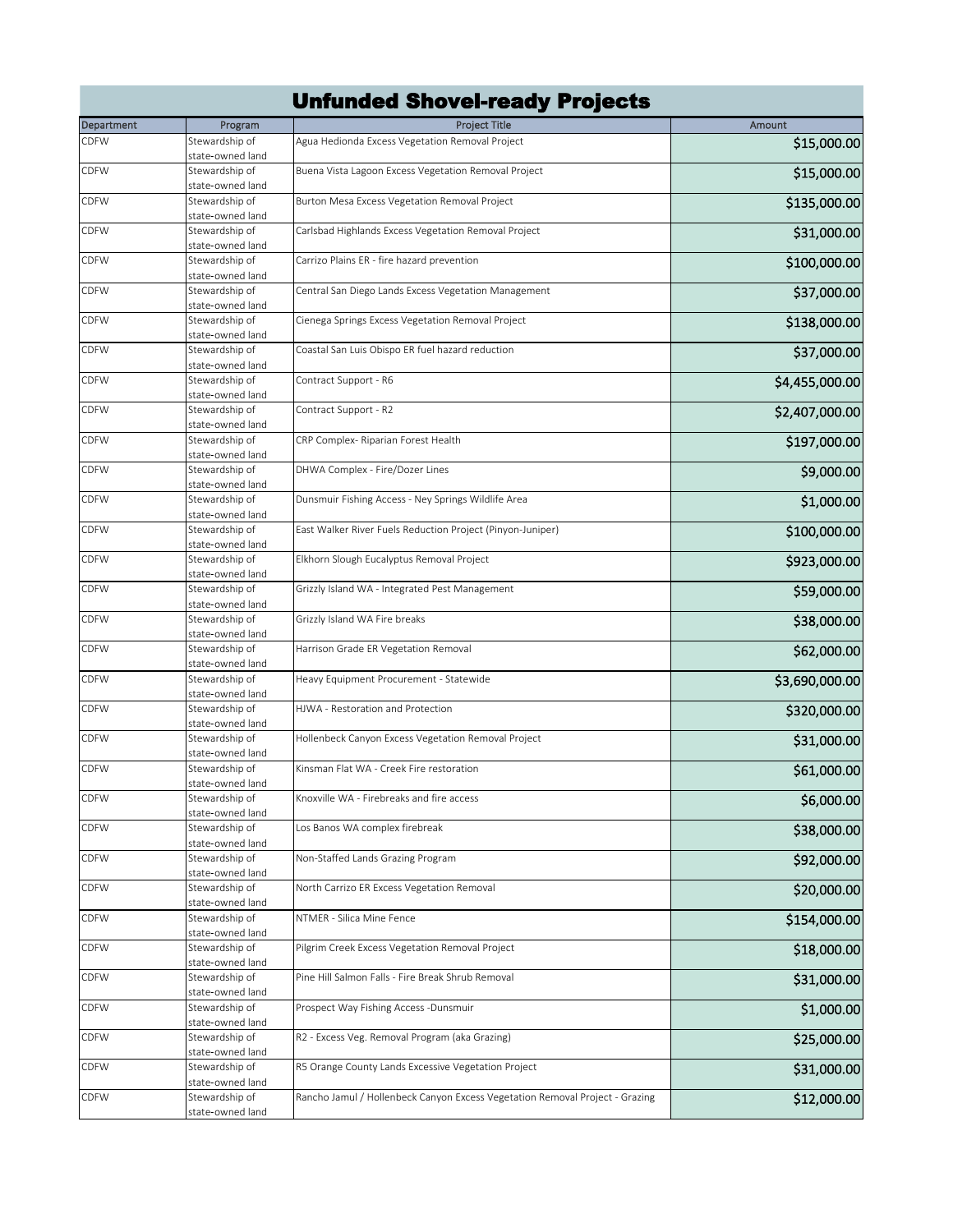| CDFW | Stewardship of<br>state-owned land | Rancho Jamul Excess Vegetation Removal Project                                                                         | \$86,000.00    |
|------|------------------------------------|------------------------------------------------------------------------------------------------------------------------|----------------|
| CDFW | Stewardship of<br>state-owned land | Region 2 Wildland Fire Response                                                                                        | \$18,000.00    |
| CDFW | Stewardship of<br>state-owned land | San Dieguito Lagoon Excess Vegetation Removal Project                                                                  | \$15,000.00    |
| CDFW | Stewardship of<br>state-owned land | San Luis Obispo Wildlife Area - fuels reduction                                                                        | \$43,000.00    |
| CDFW | Stewardship of                     | Santa Rosa Plain Vernal Pool ER - Firebreak                                                                            | \$15,000.00    |
| CDFW | state-owned land<br>Stewardship of | Santa Rosa Vernal Pool ER - Grazing Leases                                                                             | \$1,000.00     |
| CDFW | state-owned land<br>Stewardship of | Contract Support - R5                                                                                                  | \$878,000.00   |
| CDFW | state-owned land<br>Stewardship of | Slinkard Structure Removal                                                                                             | \$433,000.00   |
| CDFW | state-owned land<br>Stewardship of | Wildlife Area Fuel Breaks (Buttermilk Country and Round Valley)                                                        | \$99,000.00    |
| CDFW | state-owned land<br>Stewardship of | Yolo Bypass WA - Vegetation Reduction leases                                                                           | \$2,000.00     |
| CDFW | state-owned land<br>Stewardship of | Yuba Narrows Excess Vegetation Removal                                                                                 | \$121,000.00   |
|      | state-owned land                   |                                                                                                                        |                |
| SCC  | Project<br>Implementation          | Fitch Mountain Open Space Fuels Management and Defensible Space                                                        | \$505,000.00   |
| SCC  | Project<br>Implementation          | Healdsburg Open Space Fuels Management                                                                                 | \$414,000.00   |
| SCC  | Project<br>Implementation          | Mt. Tamalpais Watershed Fuel Reduction Project                                                                         | \$1,142,861.00 |
| SCC  | Project<br>Implementation          | Carpinteria-Summerland Fire Hazard Reduction                                                                           | \$120,000.00   |
| SCC  | Project                            | Brisbane Roadway Fuel Reduction Project                                                                                | \$67,500.00    |
| SCC  | Implementation<br>Project          | Pacifica Community Chipper Program                                                                                     | \$130,000.00   |
| SCC  | Implementation<br>Project          | Shaded Fuel Breaks or Defensible Space Projects for the Elderly and Medically                                          | \$35,000.00    |
| SCC  | Implementation<br>Project          | Vulnerable Population<br>San Diego Urban Corps                                                                         | \$661,367.00   |
| SCC  | Implementation<br>Project          | Cazadero Community Services District Evacuation Route                                                                  | \$115,000.00   |
| SCC  | Implementation<br>Project          | Defensible space at Audubon Starr Ranch                                                                                | \$7,650.00     |
| SCC  | Implementation<br>Project          | East Bay Regional Park District North End Fuels Treatment                                                              | \$290,600.00   |
| SCC  | Implementation                     | Land Trust of Santa Barbara Fire Fuels Mgt at Arroyo Honda                                                             |                |
|      | Project<br>Implementation          |                                                                                                                        | \$23,588.00    |
| SCC  | Project<br>Implementation          | Pala Fuels Reduction Project                                                                                           | \$250,000.00   |
| SCC  | Project<br>Implementation          | Mission Trails Nature Preserve Fuels Abatement                                                                         | \$45,000.00    |
| SCC  | Project<br>Implementation          | Lewiston Resilience                                                                                                    | \$75,000.00    |
| SCC  | Project                            | San Antonio Creek Community Defensible Space                                                                           | \$396,000.00   |
| SCC  | Implementation<br>Project          | Demonstrating Wildfire Resilience in Napa County's Wildland-Urban Interface                                            | \$720,679.00   |
| SCC  | Implementation<br>Project          | San Lorenzo Water District Critical Water Infrastructure Protection and Wildfire                                       | \$200,000.00   |
| SCC  | Implementation<br>Project          | Management Ingress/Egress Improvement Project<br>lipay Nation of Santa Ysabel Fuel Reduction and Defensible Space Crew | \$317,071.00   |
| SCC  | Implementation<br>Project          | Saddle Mountain Open Space Preserve                                                                                    | \$661,367.00   |
| SCC  | Implementation<br>Project          | Flat Top Fire Resilience Project                                                                                       |                |
|      | Implementation                     |                                                                                                                        | \$581,500.00   |
| SCC  | Project<br>Implementation          | Mendocino County Fuels Reduction Capacity Building                                                                     | \$197,621.00   |
| SCC  | Project<br>Implementation          | Dry Creek Rancheria Wildfire Resilience Project                                                                        | \$299,253.00   |
| SCC  | Project<br>Implementation          | Redwoods Rising                                                                                                        | \$1,033,454.00 |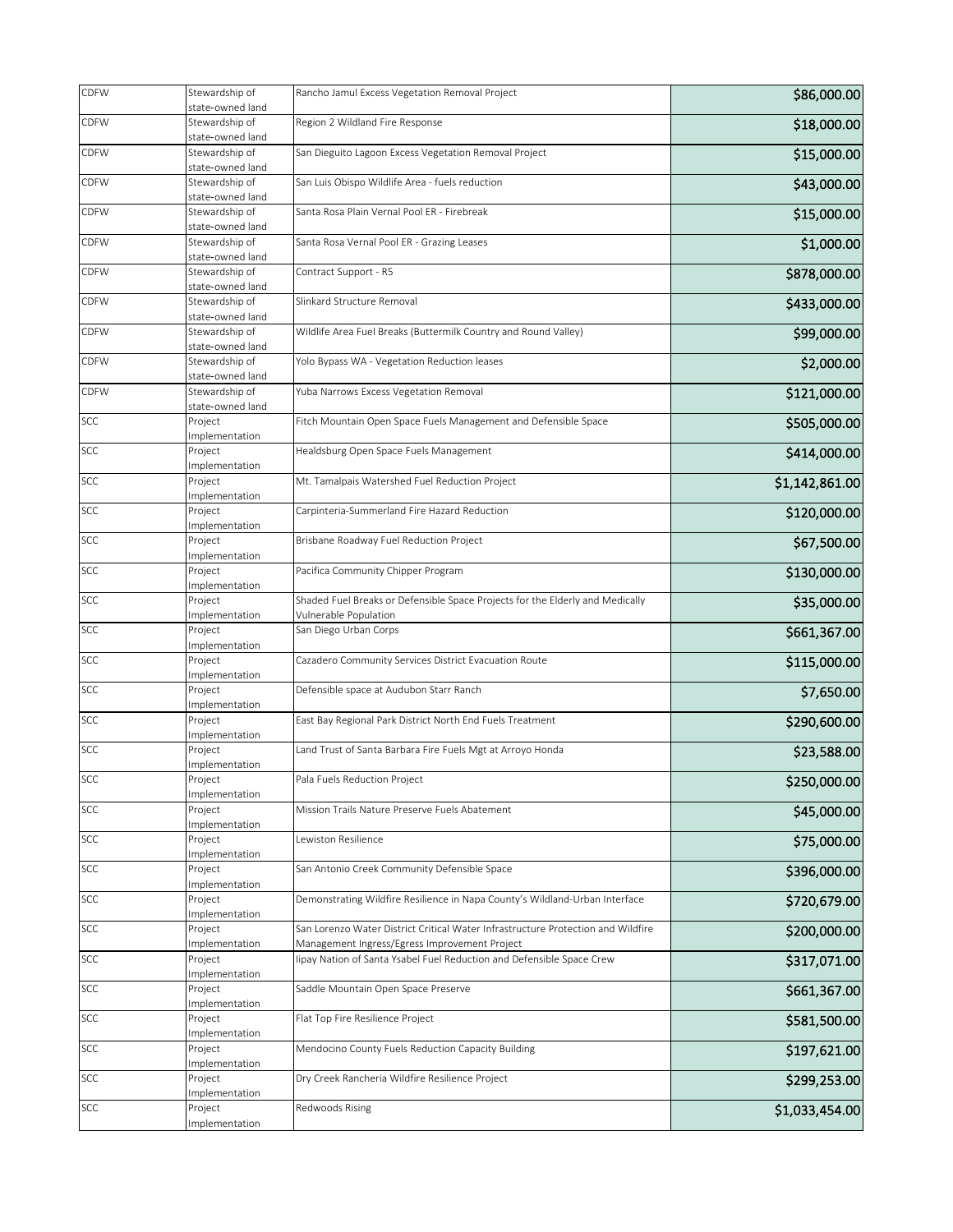| <b>SCC</b> | Project<br>Implementation                                                                                                                              | San Mateo County Wildfire Resiliency Initiative                                          | \$194,400.00   |
|------------|--------------------------------------------------------------------------------------------------------------------------------------------------------|------------------------------------------------------------------------------------------|----------------|
| SCC        | Project<br>Implementation                                                                                                                              | San Mateo RCD Quarry Park Project                                                        | \$1,091,752.00 |
| SCC        | Project<br>Implementation                                                                                                                              | Sonoma Land Trust Wildfire Resiliency                                                    | \$150,000.00   |
| SCC        | Project<br>Implementation                                                                                                                              | Sonoma County Regional Park Wildfire Resilience                                          | \$345,650.00   |
| SCC        | Project<br>Implementation                                                                                                                              | Arroyo Seco Canyon and DeLaVeaga Park Fuel Reduction                                     | \$100,000.00   |
| SCC        | Project<br>Implementation                                                                                                                              | MidPeninsula Regional Open Space Wildland Fire Resiliency Program                        | \$400,000.00   |
| SCC        | Project<br>Implementation                                                                                                                              | Southern Marin Fire Protection District Hwy 1 fuels management                           | \$144,000.00   |
| SCC        | Project<br>Implementation                                                                                                                              | Spring Lake Regional Park Fire Prevention Projec                                         | \$277,166.00   |
| SCC        | Project<br>Implementation                                                                                                                              | Eucalyptus removal and weed abatement at Davidson Ranch Reserve                          | \$47,721.00    |
| SCC        | Project<br>Implementation                                                                                                                              | Jenner Headlands Preserve Fuels Reduction and Fire Prevention Project                    | \$209,800.00   |
| SCC        | Project                                                                                                                                                | Fuels Reduction & Burn Area Restoration for Wildfire Resilience on Private Lands         | \$150,000.00   |
| SCC        | Implementation<br>Project                                                                                                                              | Across Sonoma County<br>This funding will be used for program administration.            | \$600,000.00   |
| <b>RMC</b> | Implementation<br>RMC Wildfire<br>Prevention Grant                                                                                                     | Puente Hills Fuels Reduction Project                                                     | \$300,000.00   |
| <b>RMC</b> | Program<br>RMC Wildfire<br>Prevention Grant                                                                                                            | Rio Hondo Fuel Reduction Project                                                         | \$320,000.00   |
| <b>RMC</b> | Program<br>RMC Wildfire<br>Prevention Grant<br>Program                                                                                                 | Monrovia Hazardous Fuels Reduction Project                                               | \$300,000.00   |
| <b>RMC</b> | RMC Wildfire<br>Prevention Grant<br>Program                                                                                                            | San Gabriel Mountains Landscape Scale Wildfire Resilience                                | \$4,000,000.00 |
| <b>RMC</b> | RMC Wildfire<br>Prevention Grant<br>Program                                                                                                            | CCLB Fuels Reduction Project (Diamond Bar & Puente Hills Habitat Preserve)               | \$480,000.00   |
| <b>RMC</b> | RMC Wildfire<br>Prevention Grant<br>Program                                                                                                            | Devil's Punch Bowl Natural Area and Nature Center Planning                               | \$540,000.00   |
| <b>RMC</b> | RMC Wildfire<br>Prevention Grant<br>Program                                                                                                            | Mount Baldy Wilderness Preserve - Fuel Modification                                      | \$500,000.00   |
| <b>RMC</b> | RMC Wildfire<br>Prevention Grant<br>Program                                                                                                            | CCC Multi-jurisdictional Wildfire Prevention Projects                                    | \$1,500,000.00 |
| <b>RMC</b> | RMC Wildfire<br>Prevention Grant<br>Program                                                                                                            | This funding will be used for program administration.                                    | \$600,000.00   |
| <b>SNC</b> | Project<br>implementation in<br>high-risk areas<br>through the 2021<br>Immediate Action<br>Wildfire and Forest<br>Resilience Directed<br>Grant Program | West Fork Carson and Monitor Pass Project (SNC 1300)                                     | \$1,401,520.00 |
| SNC        | Project<br>implementation in<br>high-risk areas<br>through the 2021<br>Immediate Action<br>Wildfire and Forest<br>Resilience Directed<br>Grant Program | Thompson Peak Initiative Bootsole Forest and Watershed Restoration Project (SNC<br>1305) | \$3,671,725.00 |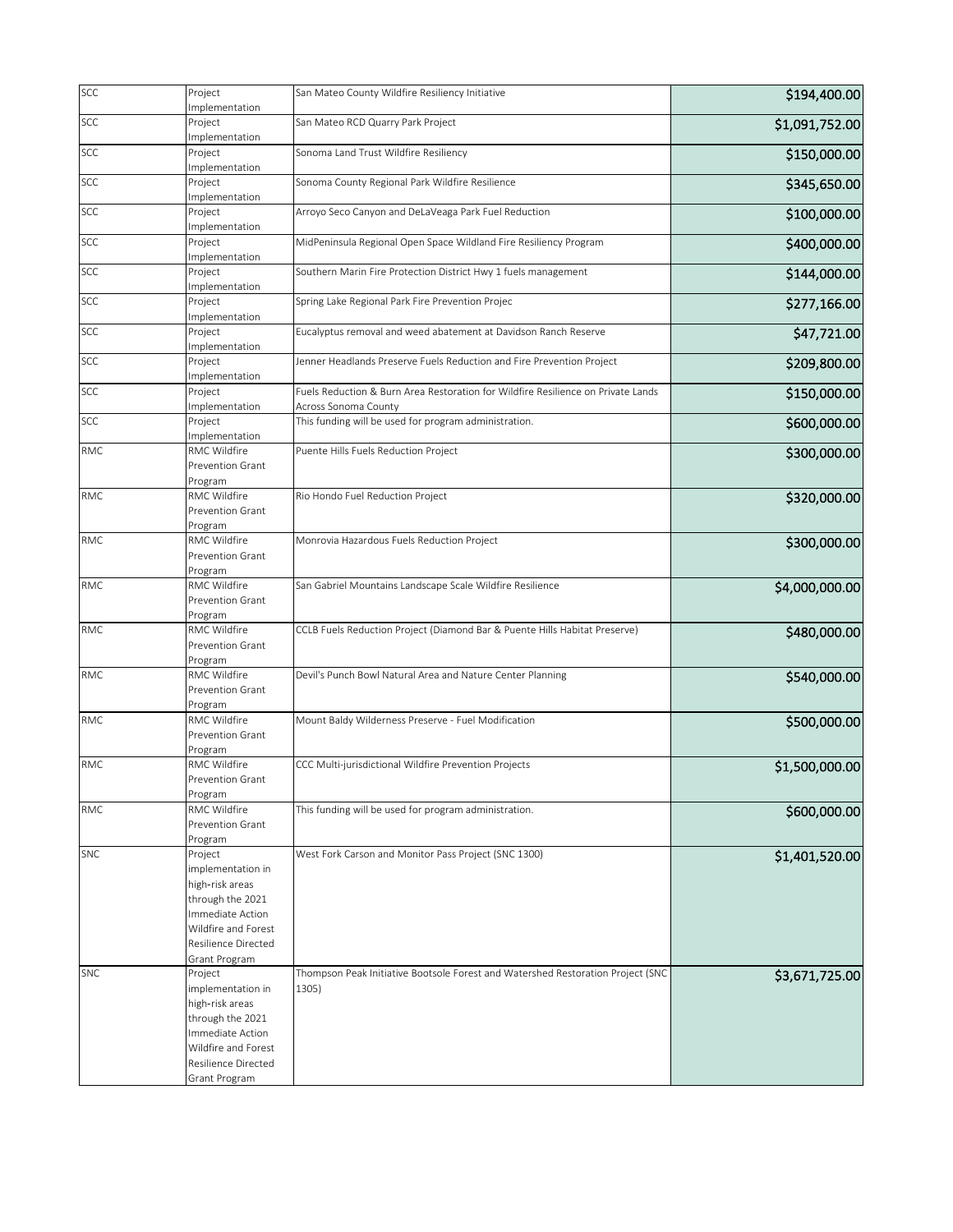| implementation in<br>high-risk areas<br>through the 2021<br>Immediate Action<br>Wildfire and Forest<br>Resilience Directed<br>Grant Program<br>SNC<br>Sierra Brooks - Smithneck Wildland Urban Interface Fuels Reduction Project (SNC<br>\$1,075,059.00<br>Project<br>implementation in<br>1314)<br>high-risk areas<br>through the 2021<br>Immediate Action<br>Wildfire and Forest<br>Resilience Directed<br>Grant Program<br>Quincy Wildfire Protection Project (SNC 1317)<br><b>SNC</b><br>Project<br>\$433,280.00<br>implementation in<br>high-risk areas<br>through the 2021<br>Immediate Action<br>Wildfire and Forest<br>Resilience Directed<br>Grant Program<br>Mohawk Valley Wildfire Resilience Project (SNC 1319)<br>\$1,022,082.00<br>Project<br>implementation in<br>high-risk areas<br>through the 2021<br>Immediate Action<br>Wildfire and Forest<br>Resilience Directed<br>Grant Program<br><b>SNC</b><br>Michigan Bluff Community Protection Project (SNC 1322)<br>\$3,042,670.00<br>Project<br>implementation in<br>high-risk areas<br>through the 2021<br>Immediate Action<br>Wildfire and Forest<br>Resilience Directed<br>Grant Program<br><b>SNC</b><br>Twofer Pillikin Fuels Reduction Project (SNC 1325)<br>Project<br>\$1,255,225.00<br>implementation in<br>high-risk areas<br>through the 2021<br>Immediate Action<br>Wildfire and Forest<br>Resilience Directed<br>Grant Program<br>Trestle Mastication (SNC 1327)<br>Project<br>\$370,300.00<br>implementation in<br>high-risk areas<br>through the 2021<br>Immediate Action<br>Wildfire and Forest<br>Resilience Directed<br>Grant Program<br><b>SNC</b><br>Wagner Ridge Fuel Break (SNC 1328)<br>\$607,782.00<br>Project<br>implementation in<br>high-risk areas<br>through the 2021<br>Immediate Action<br>Wildfire and Forest<br>Resilience Directed<br>Grant Program |            |         |                                                      |                |
|-------------------------------------------------------------------------------------------------------------------------------------------------------------------------------------------------------------------------------------------------------------------------------------------------------------------------------------------------------------------------------------------------------------------------------------------------------------------------------------------------------------------------------------------------------------------------------------------------------------------------------------------------------------------------------------------------------------------------------------------------------------------------------------------------------------------------------------------------------------------------------------------------------------------------------------------------------------------------------------------------------------------------------------------------------------------------------------------------------------------------------------------------------------------------------------------------------------------------------------------------------------------------------------------------------------------------------------------------------------------------------------------------------------------------------------------------------------------------------------------------------------------------------------------------------------------------------------------------------------------------------------------------------------------------------------------------------------------------------------------------------------------------------------------------------------------------------------------------------|------------|---------|------------------------------------------------------|----------------|
|                                                                                                                                                                                                                                                                                                                                                                                                                                                                                                                                                                                                                                                                                                                                                                                                                                                                                                                                                                                                                                                                                                                                                                                                                                                                                                                                                                                                                                                                                                                                                                                                                                                                                                                                                                                                                                                       | <b>SNC</b> | Project | Concow Resilience Project: Implementation (SNC 1312) | \$2,127,857.00 |
|                                                                                                                                                                                                                                                                                                                                                                                                                                                                                                                                                                                                                                                                                                                                                                                                                                                                                                                                                                                                                                                                                                                                                                                                                                                                                                                                                                                                                                                                                                                                                                                                                                                                                                                                                                                                                                                       |            |         |                                                      |                |
|                                                                                                                                                                                                                                                                                                                                                                                                                                                                                                                                                                                                                                                                                                                                                                                                                                                                                                                                                                                                                                                                                                                                                                                                                                                                                                                                                                                                                                                                                                                                                                                                                                                                                                                                                                                                                                                       |            |         |                                                      |                |
|                                                                                                                                                                                                                                                                                                                                                                                                                                                                                                                                                                                                                                                                                                                                                                                                                                                                                                                                                                                                                                                                                                                                                                                                                                                                                                                                                                                                                                                                                                                                                                                                                                                                                                                                                                                                                                                       |            |         |                                                      |                |
|                                                                                                                                                                                                                                                                                                                                                                                                                                                                                                                                                                                                                                                                                                                                                                                                                                                                                                                                                                                                                                                                                                                                                                                                                                                                                                                                                                                                                                                                                                                                                                                                                                                                                                                                                                                                                                                       |            |         |                                                      |                |
|                                                                                                                                                                                                                                                                                                                                                                                                                                                                                                                                                                                                                                                                                                                                                                                                                                                                                                                                                                                                                                                                                                                                                                                                                                                                                                                                                                                                                                                                                                                                                                                                                                                                                                                                                                                                                                                       |            |         |                                                      |                |
|                                                                                                                                                                                                                                                                                                                                                                                                                                                                                                                                                                                                                                                                                                                                                                                                                                                                                                                                                                                                                                                                                                                                                                                                                                                                                                                                                                                                                                                                                                                                                                                                                                                                                                                                                                                                                                                       |            |         |                                                      |                |
|                                                                                                                                                                                                                                                                                                                                                                                                                                                                                                                                                                                                                                                                                                                                                                                                                                                                                                                                                                                                                                                                                                                                                                                                                                                                                                                                                                                                                                                                                                                                                                                                                                                                                                                                                                                                                                                       |            |         |                                                      |                |
|                                                                                                                                                                                                                                                                                                                                                                                                                                                                                                                                                                                                                                                                                                                                                                                                                                                                                                                                                                                                                                                                                                                                                                                                                                                                                                                                                                                                                                                                                                                                                                                                                                                                                                                                                                                                                                                       |            |         |                                                      |                |
|                                                                                                                                                                                                                                                                                                                                                                                                                                                                                                                                                                                                                                                                                                                                                                                                                                                                                                                                                                                                                                                                                                                                                                                                                                                                                                                                                                                                                                                                                                                                                                                                                                                                                                                                                                                                                                                       |            |         |                                                      |                |
|                                                                                                                                                                                                                                                                                                                                                                                                                                                                                                                                                                                                                                                                                                                                                                                                                                                                                                                                                                                                                                                                                                                                                                                                                                                                                                                                                                                                                                                                                                                                                                                                                                                                                                                                                                                                                                                       |            |         |                                                      |                |
|                                                                                                                                                                                                                                                                                                                                                                                                                                                                                                                                                                                                                                                                                                                                                                                                                                                                                                                                                                                                                                                                                                                                                                                                                                                                                                                                                                                                                                                                                                                                                                                                                                                                                                                                                                                                                                                       |            |         |                                                      |                |
|                                                                                                                                                                                                                                                                                                                                                                                                                                                                                                                                                                                                                                                                                                                                                                                                                                                                                                                                                                                                                                                                                                                                                                                                                                                                                                                                                                                                                                                                                                                                                                                                                                                                                                                                                                                                                                                       |            |         |                                                      |                |
|                                                                                                                                                                                                                                                                                                                                                                                                                                                                                                                                                                                                                                                                                                                                                                                                                                                                                                                                                                                                                                                                                                                                                                                                                                                                                                                                                                                                                                                                                                                                                                                                                                                                                                                                                                                                                                                       |            |         |                                                      |                |
|                                                                                                                                                                                                                                                                                                                                                                                                                                                                                                                                                                                                                                                                                                                                                                                                                                                                                                                                                                                                                                                                                                                                                                                                                                                                                                                                                                                                                                                                                                                                                                                                                                                                                                                                                                                                                                                       |            |         |                                                      |                |
|                                                                                                                                                                                                                                                                                                                                                                                                                                                                                                                                                                                                                                                                                                                                                                                                                                                                                                                                                                                                                                                                                                                                                                                                                                                                                                                                                                                                                                                                                                                                                                                                                                                                                                                                                                                                                                                       |            |         |                                                      |                |
|                                                                                                                                                                                                                                                                                                                                                                                                                                                                                                                                                                                                                                                                                                                                                                                                                                                                                                                                                                                                                                                                                                                                                                                                                                                                                                                                                                                                                                                                                                                                                                                                                                                                                                                                                                                                                                                       |            |         |                                                      |                |
|                                                                                                                                                                                                                                                                                                                                                                                                                                                                                                                                                                                                                                                                                                                                                                                                                                                                                                                                                                                                                                                                                                                                                                                                                                                                                                                                                                                                                                                                                                                                                                                                                                                                                                                                                                                                                                                       |            |         |                                                      |                |
|                                                                                                                                                                                                                                                                                                                                                                                                                                                                                                                                                                                                                                                                                                                                                                                                                                                                                                                                                                                                                                                                                                                                                                                                                                                                                                                                                                                                                                                                                                                                                                                                                                                                                                                                                                                                                                                       |            |         |                                                      |                |
|                                                                                                                                                                                                                                                                                                                                                                                                                                                                                                                                                                                                                                                                                                                                                                                                                                                                                                                                                                                                                                                                                                                                                                                                                                                                                                                                                                                                                                                                                                                                                                                                                                                                                                                                                                                                                                                       |            |         |                                                      |                |
|                                                                                                                                                                                                                                                                                                                                                                                                                                                                                                                                                                                                                                                                                                                                                                                                                                                                                                                                                                                                                                                                                                                                                                                                                                                                                                                                                                                                                                                                                                                                                                                                                                                                                                                                                                                                                                                       |            |         |                                                      |                |
|                                                                                                                                                                                                                                                                                                                                                                                                                                                                                                                                                                                                                                                                                                                                                                                                                                                                                                                                                                                                                                                                                                                                                                                                                                                                                                                                                                                                                                                                                                                                                                                                                                                                                                                                                                                                                                                       |            |         |                                                      |                |
|                                                                                                                                                                                                                                                                                                                                                                                                                                                                                                                                                                                                                                                                                                                                                                                                                                                                                                                                                                                                                                                                                                                                                                                                                                                                                                                                                                                                                                                                                                                                                                                                                                                                                                                                                                                                                                                       |            |         |                                                      |                |
|                                                                                                                                                                                                                                                                                                                                                                                                                                                                                                                                                                                                                                                                                                                                                                                                                                                                                                                                                                                                                                                                                                                                                                                                                                                                                                                                                                                                                                                                                                                                                                                                                                                                                                                                                                                                                                                       |            |         |                                                      |                |
|                                                                                                                                                                                                                                                                                                                                                                                                                                                                                                                                                                                                                                                                                                                                                                                                                                                                                                                                                                                                                                                                                                                                                                                                                                                                                                                                                                                                                                                                                                                                                                                                                                                                                                                                                                                                                                                       |            |         |                                                      |                |
|                                                                                                                                                                                                                                                                                                                                                                                                                                                                                                                                                                                                                                                                                                                                                                                                                                                                                                                                                                                                                                                                                                                                                                                                                                                                                                                                                                                                                                                                                                                                                                                                                                                                                                                                                                                                                                                       |            |         |                                                      |                |
|                                                                                                                                                                                                                                                                                                                                                                                                                                                                                                                                                                                                                                                                                                                                                                                                                                                                                                                                                                                                                                                                                                                                                                                                                                                                                                                                                                                                                                                                                                                                                                                                                                                                                                                                                                                                                                                       | <b>SNC</b> |         |                                                      |                |
|                                                                                                                                                                                                                                                                                                                                                                                                                                                                                                                                                                                                                                                                                                                                                                                                                                                                                                                                                                                                                                                                                                                                                                                                                                                                                                                                                                                                                                                                                                                                                                                                                                                                                                                                                                                                                                                       |            |         |                                                      |                |
|                                                                                                                                                                                                                                                                                                                                                                                                                                                                                                                                                                                                                                                                                                                                                                                                                                                                                                                                                                                                                                                                                                                                                                                                                                                                                                                                                                                                                                                                                                                                                                                                                                                                                                                                                                                                                                                       |            |         |                                                      |                |
|                                                                                                                                                                                                                                                                                                                                                                                                                                                                                                                                                                                                                                                                                                                                                                                                                                                                                                                                                                                                                                                                                                                                                                                                                                                                                                                                                                                                                                                                                                                                                                                                                                                                                                                                                                                                                                                       |            |         |                                                      |                |
|                                                                                                                                                                                                                                                                                                                                                                                                                                                                                                                                                                                                                                                                                                                                                                                                                                                                                                                                                                                                                                                                                                                                                                                                                                                                                                                                                                                                                                                                                                                                                                                                                                                                                                                                                                                                                                                       |            |         |                                                      |                |
|                                                                                                                                                                                                                                                                                                                                                                                                                                                                                                                                                                                                                                                                                                                                                                                                                                                                                                                                                                                                                                                                                                                                                                                                                                                                                                                                                                                                                                                                                                                                                                                                                                                                                                                                                                                                                                                       |            |         |                                                      |                |
|                                                                                                                                                                                                                                                                                                                                                                                                                                                                                                                                                                                                                                                                                                                                                                                                                                                                                                                                                                                                                                                                                                                                                                                                                                                                                                                                                                                                                                                                                                                                                                                                                                                                                                                                                                                                                                                       |            |         |                                                      |                |
|                                                                                                                                                                                                                                                                                                                                                                                                                                                                                                                                                                                                                                                                                                                                                                                                                                                                                                                                                                                                                                                                                                                                                                                                                                                                                                                                                                                                                                                                                                                                                                                                                                                                                                                                                                                                                                                       |            |         |                                                      |                |
|                                                                                                                                                                                                                                                                                                                                                                                                                                                                                                                                                                                                                                                                                                                                                                                                                                                                                                                                                                                                                                                                                                                                                                                                                                                                                                                                                                                                                                                                                                                                                                                                                                                                                                                                                                                                                                                       |            |         |                                                      |                |
|                                                                                                                                                                                                                                                                                                                                                                                                                                                                                                                                                                                                                                                                                                                                                                                                                                                                                                                                                                                                                                                                                                                                                                                                                                                                                                                                                                                                                                                                                                                                                                                                                                                                                                                                                                                                                                                       |            |         |                                                      |                |
|                                                                                                                                                                                                                                                                                                                                                                                                                                                                                                                                                                                                                                                                                                                                                                                                                                                                                                                                                                                                                                                                                                                                                                                                                                                                                                                                                                                                                                                                                                                                                                                                                                                                                                                                                                                                                                                       |            |         |                                                      |                |
|                                                                                                                                                                                                                                                                                                                                                                                                                                                                                                                                                                                                                                                                                                                                                                                                                                                                                                                                                                                                                                                                                                                                                                                                                                                                                                                                                                                                                                                                                                                                                                                                                                                                                                                                                                                                                                                       |            |         |                                                      |                |
|                                                                                                                                                                                                                                                                                                                                                                                                                                                                                                                                                                                                                                                                                                                                                                                                                                                                                                                                                                                                                                                                                                                                                                                                                                                                                                                                                                                                                                                                                                                                                                                                                                                                                                                                                                                                                                                       |            |         |                                                      |                |
|                                                                                                                                                                                                                                                                                                                                                                                                                                                                                                                                                                                                                                                                                                                                                                                                                                                                                                                                                                                                                                                                                                                                                                                                                                                                                                                                                                                                                                                                                                                                                                                                                                                                                                                                                                                                                                                       |            |         |                                                      |                |
|                                                                                                                                                                                                                                                                                                                                                                                                                                                                                                                                                                                                                                                                                                                                                                                                                                                                                                                                                                                                                                                                                                                                                                                                                                                                                                                                                                                                                                                                                                                                                                                                                                                                                                                                                                                                                                                       |            |         |                                                      |                |
|                                                                                                                                                                                                                                                                                                                                                                                                                                                                                                                                                                                                                                                                                                                                                                                                                                                                                                                                                                                                                                                                                                                                                                                                                                                                                                                                                                                                                                                                                                                                                                                                                                                                                                                                                                                                                                                       |            |         |                                                      |                |
|                                                                                                                                                                                                                                                                                                                                                                                                                                                                                                                                                                                                                                                                                                                                                                                                                                                                                                                                                                                                                                                                                                                                                                                                                                                                                                                                                                                                                                                                                                                                                                                                                                                                                                                                                                                                                                                       |            |         |                                                      |                |
|                                                                                                                                                                                                                                                                                                                                                                                                                                                                                                                                                                                                                                                                                                                                                                                                                                                                                                                                                                                                                                                                                                                                                                                                                                                                                                                                                                                                                                                                                                                                                                                                                                                                                                                                                                                                                                                       |            |         |                                                      |                |
|                                                                                                                                                                                                                                                                                                                                                                                                                                                                                                                                                                                                                                                                                                                                                                                                                                                                                                                                                                                                                                                                                                                                                                                                                                                                                                                                                                                                                                                                                                                                                                                                                                                                                                                                                                                                                                                       |            |         |                                                      |                |
|                                                                                                                                                                                                                                                                                                                                                                                                                                                                                                                                                                                                                                                                                                                                                                                                                                                                                                                                                                                                                                                                                                                                                                                                                                                                                                                                                                                                                                                                                                                                                                                                                                                                                                                                                                                                                                                       |            |         |                                                      |                |
|                                                                                                                                                                                                                                                                                                                                                                                                                                                                                                                                                                                                                                                                                                                                                                                                                                                                                                                                                                                                                                                                                                                                                                                                                                                                                                                                                                                                                                                                                                                                                                                                                                                                                                                                                                                                                                                       |            |         |                                                      |                |
|                                                                                                                                                                                                                                                                                                                                                                                                                                                                                                                                                                                                                                                                                                                                                                                                                                                                                                                                                                                                                                                                                                                                                                                                                                                                                                                                                                                                                                                                                                                                                                                                                                                                                                                                                                                                                                                       |            |         |                                                      |                |
|                                                                                                                                                                                                                                                                                                                                                                                                                                                                                                                                                                                                                                                                                                                                                                                                                                                                                                                                                                                                                                                                                                                                                                                                                                                                                                                                                                                                                                                                                                                                                                                                                                                                                                                                                                                                                                                       |            |         |                                                      |                |
|                                                                                                                                                                                                                                                                                                                                                                                                                                                                                                                                                                                                                                                                                                                                                                                                                                                                                                                                                                                                                                                                                                                                                                                                                                                                                                                                                                                                                                                                                                                                                                                                                                                                                                                                                                                                                                                       |            |         |                                                      |                |
|                                                                                                                                                                                                                                                                                                                                                                                                                                                                                                                                                                                                                                                                                                                                                                                                                                                                                                                                                                                                                                                                                                                                                                                                                                                                                                                                                                                                                                                                                                                                                                                                                                                                                                                                                                                                                                                       |            |         |                                                      |                |
|                                                                                                                                                                                                                                                                                                                                                                                                                                                                                                                                                                                                                                                                                                                                                                                                                                                                                                                                                                                                                                                                                                                                                                                                                                                                                                                                                                                                                                                                                                                                                                                                                                                                                                                                                                                                                                                       |            |         |                                                      |                |
|                                                                                                                                                                                                                                                                                                                                                                                                                                                                                                                                                                                                                                                                                                                                                                                                                                                                                                                                                                                                                                                                                                                                                                                                                                                                                                                                                                                                                                                                                                                                                                                                                                                                                                                                                                                                                                                       | <b>SNC</b> |         |                                                      |                |
|                                                                                                                                                                                                                                                                                                                                                                                                                                                                                                                                                                                                                                                                                                                                                                                                                                                                                                                                                                                                                                                                                                                                                                                                                                                                                                                                                                                                                                                                                                                                                                                                                                                                                                                                                                                                                                                       |            |         |                                                      |                |
|                                                                                                                                                                                                                                                                                                                                                                                                                                                                                                                                                                                                                                                                                                                                                                                                                                                                                                                                                                                                                                                                                                                                                                                                                                                                                                                                                                                                                                                                                                                                                                                                                                                                                                                                                                                                                                                       |            |         |                                                      |                |
|                                                                                                                                                                                                                                                                                                                                                                                                                                                                                                                                                                                                                                                                                                                                                                                                                                                                                                                                                                                                                                                                                                                                                                                                                                                                                                                                                                                                                                                                                                                                                                                                                                                                                                                                                                                                                                                       |            |         |                                                      |                |
|                                                                                                                                                                                                                                                                                                                                                                                                                                                                                                                                                                                                                                                                                                                                                                                                                                                                                                                                                                                                                                                                                                                                                                                                                                                                                                                                                                                                                                                                                                                                                                                                                                                                                                                                                                                                                                                       |            |         |                                                      |                |
|                                                                                                                                                                                                                                                                                                                                                                                                                                                                                                                                                                                                                                                                                                                                                                                                                                                                                                                                                                                                                                                                                                                                                                                                                                                                                                                                                                                                                                                                                                                                                                                                                                                                                                                                                                                                                                                       |            |         |                                                      |                |
|                                                                                                                                                                                                                                                                                                                                                                                                                                                                                                                                                                                                                                                                                                                                                                                                                                                                                                                                                                                                                                                                                                                                                                                                                                                                                                                                                                                                                                                                                                                                                                                                                                                                                                                                                                                                                                                       |            |         |                                                      |                |
|                                                                                                                                                                                                                                                                                                                                                                                                                                                                                                                                                                                                                                                                                                                                                                                                                                                                                                                                                                                                                                                                                                                                                                                                                                                                                                                                                                                                                                                                                                                                                                                                                                                                                                                                                                                                                                                       |            |         |                                                      |                |
|                                                                                                                                                                                                                                                                                                                                                                                                                                                                                                                                                                                                                                                                                                                                                                                                                                                                                                                                                                                                                                                                                                                                                                                                                                                                                                                                                                                                                                                                                                                                                                                                                                                                                                                                                                                                                                                       |            |         |                                                      |                |
|                                                                                                                                                                                                                                                                                                                                                                                                                                                                                                                                                                                                                                                                                                                                                                                                                                                                                                                                                                                                                                                                                                                                                                                                                                                                                                                                                                                                                                                                                                                                                                                                                                                                                                                                                                                                                                                       |            |         |                                                      |                |
|                                                                                                                                                                                                                                                                                                                                                                                                                                                                                                                                                                                                                                                                                                                                                                                                                                                                                                                                                                                                                                                                                                                                                                                                                                                                                                                                                                                                                                                                                                                                                                                                                                                                                                                                                                                                                                                       |            |         |                                                      |                |
|                                                                                                                                                                                                                                                                                                                                                                                                                                                                                                                                                                                                                                                                                                                                                                                                                                                                                                                                                                                                                                                                                                                                                                                                                                                                                                                                                                                                                                                                                                                                                                                                                                                                                                                                                                                                                                                       |            |         |                                                      |                |
|                                                                                                                                                                                                                                                                                                                                                                                                                                                                                                                                                                                                                                                                                                                                                                                                                                                                                                                                                                                                                                                                                                                                                                                                                                                                                                                                                                                                                                                                                                                                                                                                                                                                                                                                                                                                                                                       |            |         |                                                      |                |
|                                                                                                                                                                                                                                                                                                                                                                                                                                                                                                                                                                                                                                                                                                                                                                                                                                                                                                                                                                                                                                                                                                                                                                                                                                                                                                                                                                                                                                                                                                                                                                                                                                                                                                                                                                                                                                                       |            |         |                                                      |                |
|                                                                                                                                                                                                                                                                                                                                                                                                                                                                                                                                                                                                                                                                                                                                                                                                                                                                                                                                                                                                                                                                                                                                                                                                                                                                                                                                                                                                                                                                                                                                                                                                                                                                                                                                                                                                                                                       |            |         |                                                      |                |
|                                                                                                                                                                                                                                                                                                                                                                                                                                                                                                                                                                                                                                                                                                                                                                                                                                                                                                                                                                                                                                                                                                                                                                                                                                                                                                                                                                                                                                                                                                                                                                                                                                                                                                                                                                                                                                                       |            |         |                                                      |                |
|                                                                                                                                                                                                                                                                                                                                                                                                                                                                                                                                                                                                                                                                                                                                                                                                                                                                                                                                                                                                                                                                                                                                                                                                                                                                                                                                                                                                                                                                                                                                                                                                                                                                                                                                                                                                                                                       |            |         |                                                      |                |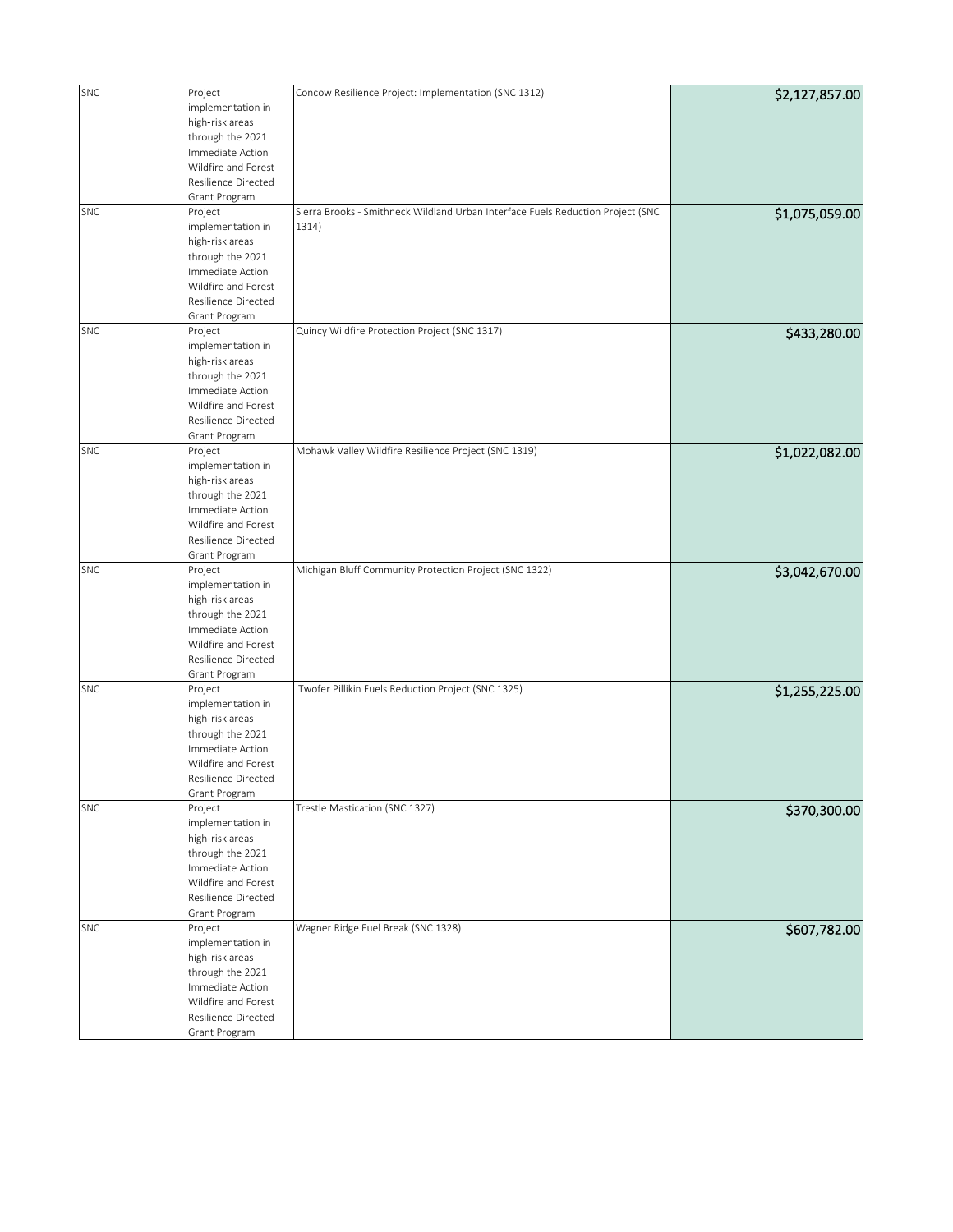| <b>SNC</b>  | Project                              | Tiger Creek Fuel Break Enhancement (SNC 1330)                                        | \$220,200.00   |
|-------------|--------------------------------------|--------------------------------------------------------------------------------------|----------------|
|             | mplementation in                     |                                                                                      |                |
|             | high-risk areas                      |                                                                                      |                |
|             | through the 2021                     |                                                                                      |                |
|             | Immediate Action                     |                                                                                      |                |
|             | Wildfire and Forest                  |                                                                                      |                |
|             | Resilience Directed<br>Grant Program |                                                                                      |                |
| <b>SNC</b>  | Project                              | Middle Fork American River Watershed Restoration Project (SNC 1337)                  | \$1,000,000.00 |
|             | implementation in                    |                                                                                      |                |
|             | high-risk areas                      |                                                                                      |                |
|             | through the 2021                     |                                                                                      |                |
|             | Immediate Action                     |                                                                                      |                |
|             | Wildfire and Forest                  |                                                                                      |                |
|             | Resilience Directed                  |                                                                                      |                |
| <b>SNC</b>  | Grant Program<br>Project             | Rim Fire Plantation Thin/Biomass Treatment (SNC 1338)                                | \$1,368,000.00 |
|             | implementation in                    |                                                                                      |                |
|             | high-risk areas                      |                                                                                      |                |
|             | through the 2021                     |                                                                                      |                |
|             | Immediate Action                     |                                                                                      |                |
|             | Wildfire and Forest                  |                                                                                      |                |
|             | Resilience Directed                  |                                                                                      |                |
|             | Grant Program                        |                                                                                      |                |
| <b>SNC</b>  | Project                              | Big Chico Creek Forest Resilience Project (SNC 1341)                                 | \$1,000,000.00 |
|             | implementation in<br>high-risk areas |                                                                                      |                |
|             | through the 2021                     |                                                                                      |                |
|             | Immediate Action                     |                                                                                      |                |
|             | Wildfire and Forest                  |                                                                                      |                |
|             | Resilience Directed                  |                                                                                      |                |
|             | Grant Program                        |                                                                                      |                |
| <b>SNC</b>  | Project                              | Forbestown Forest Resilience Project (SNC 1343)                                      | \$500,000.00   |
|             | implementation in                    |                                                                                      |                |
|             | high-risk areas                      |                                                                                      |                |
|             | through the 2021<br>Immediate Action |                                                                                      |                |
|             | Wildfire and Forest                  |                                                                                      |                |
|             | Resilience Directed                  |                                                                                      |                |
|             | Grant Program                        |                                                                                      |                |
| SDRC        | Wildfire Early Action                | Keeping San Diego Fire Safe                                                          | \$3,500,000.00 |
|             | Plan                                 |                                                                                      |                |
| SDRC        | Wildfire Early Action<br>Plan        | The San Diego River Watershed Canyons Fire Resiliency Program                        | \$1,000,000.00 |
| SDRC        | Wildfire Early Action                | San Diego River Bottom Fuels Reduction                                               | \$500,000.00   |
|             | Plan                                 |                                                                                      |                |
| SDRC        | Wildfire Early Action<br>Plan        | Barona Fire Department - Replacement Brush Rig Fire Engine                           | \$200,000.00   |
| <b>SDRC</b> | Wildfire Early Action                | El Monte Valley Fuels Reduction                                                      | \$500,000.00   |
|             | Plan                                 |                                                                                      |                |
| <b>SDRC</b> | Wildfire Early Action<br>Plan        | Hazardous Fuels Reduction and Wildfire Emergency Preparedness                        | \$3,000,000.00 |
| <b>SDRC</b> | Wildfire Early Action                | This funding will be used for program administration.                                | \$600,000.00   |
| CAL FIRE    | Plan<br>Forest Health                | Forest Health and Upper Watershed Resilience, Butte County                           | \$4,864,360.00 |
| CAL FIRE    | Forest Health                        | South Lassen Forest Health and Workforce Development                                 | \$4,999,513.20 |
| CAL FIRE    | Forest Health                        | Hog and Sheep Fire Forest Restoration                                                | \$4,999,855.30 |
| CAL FIRE    | Forest Health                        | Ruth Lake/Mad River Watershed Reforestation Project                                  | \$5,000,000.00 |
|             |                                      |                                                                                      |                |
| CAL FIRE    | Forest Health                        | Whitmore Forest and Watershed Restoration Project                                    | \$4,999,989.12 |
| CAL FIRE    | Forest Health                        | Landscape Scale Management to Combat Goldspotted Oak Borer in Southern<br>California | \$4,998,419.65 |
| CAL FIRE    | Forest Health                        | Northern Mendocino County Forest Health Collaborative                                | \$4,958,840.22 |
| CAL FIRE    | Forest Health                        | Restoring Forest Health and Watershed Resilience through Active Fuels                | \$3,253,708.64 |
|             |                                      | Management and Strategic Fuel Breaks in the Klamath National Forest and the          |                |
|             |                                      | <b>Butte Valley</b>                                                                  |                |
| CAL FIRE    | Forest Health                        | Goat Mountain Forest Infrastructure Improvements for Fire Resilience                 | \$1,562,085.84 |
| CAL FIRE    | Forest Health                        | Western Nevada County Forest Health Objectives                                       | \$4,967,200.00 |
| CAL FIRE    | Forest Health                        | Sequoia Wildfire Reforestation and Recovery Project                                  | \$4,936,536.41 |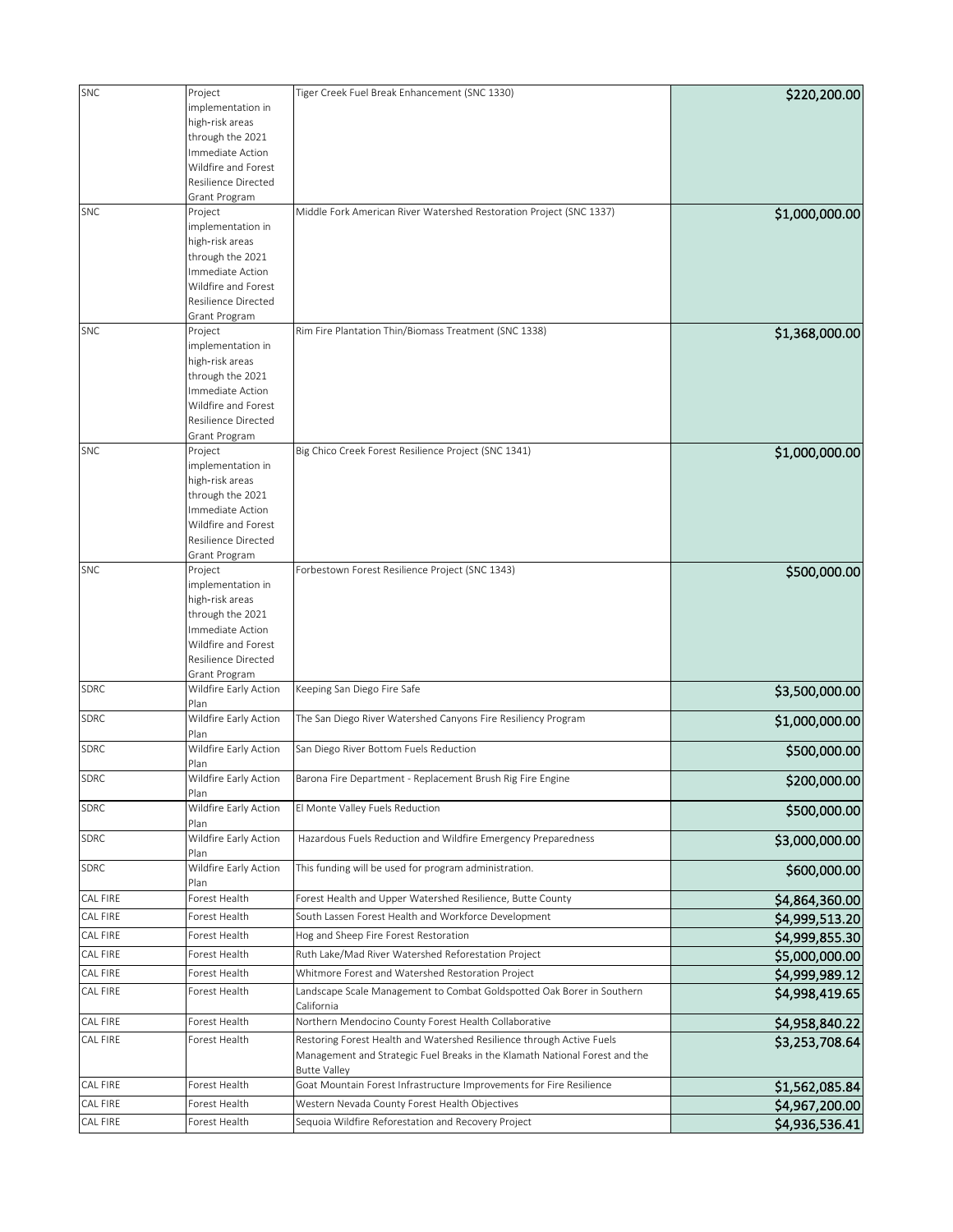| CAL FIRE        | Forest Health                    | McKinley Scott Fuel Reduction Project                                                         | \$4,996,502.00 |
|-----------------|----------------------------------|-----------------------------------------------------------------------------------------------|----------------|
| CAL FIRE        | Forest Health                    | Hoopa Valley East Viewshed Cultural Treatment and Prescribed Burn                             | \$1,355,678.97 |
| CAL FIRE        | Forest Health                    | Northern Trinity County Forest Resilience Partnership                                         | \$3,940,443.84 |
| CAL FIRE        | Forest Health                    | Increasing Forest Resilience and Restoring Forest Health at Two Critical Outreach<br>Forests  | \$4,679,175.20 |
| CAL FIRE        | Forest Health                    | Southern Sierra All Lands Restoration and Recovery - Mariposa County, Phase II                | \$4,421,986.77 |
| CAL FIRE        | Forest Health                    | Jackson Creek Forest and Watershed Health Project                                             | \$3,603,152.00 |
| <b>CAL FIRE</b> | Forest Health                    | Forest Health in Santa Cruz County - A Collaborative Approach                                 | \$3,036,987.46 |
| CAL FIRE        | Forest Health                    | Forest Health in the Tuolumne & Stanislaus Watersheds - Phase 2                               | \$4,999,846.96 |
| CAL FIRE        | Forest Health                    | San Bernardino National Forest Post-Fire Restoration & Forest Health Project                  | \$3,200,000.00 |
| CAL FIRE        | Forest Health                    | Lower Bass Lake District Restoration Project                                                  | \$3,500,000.00 |
| CAL FIRE        | Forest Health                    | Eastern Sierra Climate and Communities Resilience Project                                     | \$4,913,907.12 |
| CAL FIRE        | Forest Health                    | Cal Poly Forest Health Workforce Training                                                     | \$4,200,000.00 |
| CAL FIRE        | Forest Health                    | Focused Impact for Resilient Environments                                                     | \$4,999,999.34 |
| CAL FIRE        | Forest Health                    | MKWC Forest Health and Fuels                                                                  | \$5,000,000.00 |
| CAL FIRE        | Forest Health                    | Devil's Garden Plantation FH                                                                  | \$5,000,000.00 |
| CAL FIRE        | Forest Health                    | <b>Burney Hat Creek</b>                                                                       | \$5,000,000.00 |
| CAL FIRE        | Forest Health                    | Collins Modoc Reforestation Project                                                           | \$990,416.00   |
| CAL FIRE        | Forest Health                    | <b>HELO Program</b>                                                                           | \$3,207,200.40 |
| CAL FIRE        | Forest Health                    | Redwood Rising Phase II                                                                       | \$5,000,000.00 |
| CAL FIRE        | Forest Health                    | Forest Health in San Mateo County                                                             | \$2,871,417.11 |
| CAL FIRE        | Forest Health                    | Lake County Fire Resilience - Phase 1 (Fuel Reduction)                                        | \$4,993,639.39 |
| CAL FIRE        | Forest Health                    | Mt. Tamalpais Forest Health Initiative - Phase 1                                              | \$3,545,000.00 |
| CAL FIRE        | Forest Health                    | Biochar & Avoided Wildfire Emissions (AWE)                                                    | \$155,000.00   |
| CAL FIRE        | Forest Health                    | Los Gatos Creek Watershed Collaborative                                                       | \$7,500,000.00 |
| CAL FIRE        | Forest Health                    | King Range Project                                                                            | \$4,408,160.45 |
| CAL FIRE        | Forest Health                    | Tehama Mendocino Fuel Reduction Partnership Phase II                                          | \$4,936,956.64 |
| CAL FIRE        | Forest Health                    | Forest Stewardship Education Initiative                                                       | \$569,319.00   |
| CAL FIRE        | Forest Health                    | DroneSeed                                                                                     | \$75,000.00    |
| CAL FIRE        | Forest Health                    | Sonoma Air District Competition                                                               | \$25,000.00    |
| CAL FIRE        | Forest Health                    | Forest Health Research                                                                        | \$334,702.97   |
| CAL FIRE        | Unit Fire Prevention             | Mitchell Mine Fuelbreak Maintenance                                                           | \$100,000.00   |
|                 | projects                         |                                                                                               |                |
| CAL FIRE        | Unit Fire Prevention<br>projects | County and Private road clearance                                                             | \$600,000.00   |
| CAL FIRE        | Unit Fire Prevention<br>projects | Forbestown Ridge, Big Chico Creek Prescribed Fire Program, Loafer Creek VMP                   | \$200,000.00   |
| CAL FIRE        | Unit Fire Prevention<br>projects | Highway 35/84                                                                                 | \$150,000.00   |
| CAL FIRE        | Unit Fire Prevention<br>projects | Summit Road                                                                                   | \$100,000.00   |
| CAL FIRE        | Unit Fire Prevention<br>projects | Humboldt Bay Municipal Water Dist. Fire Prevention Project                                    | \$300,000.00   |
| CAL FIRE        | Unit Fire Prevention<br>projects | Pit River RCD                                                                                 | \$50,000.00    |
| CAL FIRE        | Unit Fire Prevention<br>projects | Plumas                                                                                        | \$50,000.00    |
| CAL FIRE        | Unit Fire Prevention<br>projects | Lassen                                                                                        | \$50,000.00    |
| CAL FIRE        | Unit Fire Prevention<br>projects | Hwy 128 FB, Murphy Ranch, Bobcat Ranch VMP 2020                                               | \$225,000.00   |
| CAL FIRE        | Unit Fire Prevention<br>projects | Los Posadas Shaded Fuel Break, Veterans Home, Plunkett Fuels Reduction                        | \$225,000.00   |
| CAL FIRE        | Unit Fire Prevention<br>projects | Marin County Fuel Reduction                                                                   | \$100,000.00   |
| CAL FIRE        | Unit Fire Prevention<br>projects | Brooktrails Fuels Reduction and Willits Fuels Reduction                                       | \$600,000.00   |
| CAL FIRE        | Unit Fire Prevention<br>projects | North Fork American River, 2020 North Fork American River, North Fork AESFB<br>Broadcast Burn | \$500,000.00   |
| CAL FIRE        | Unit Fire Prevention<br>projects | Moraga Orinda FD Fuel Project                                                                 | \$50,000.00    |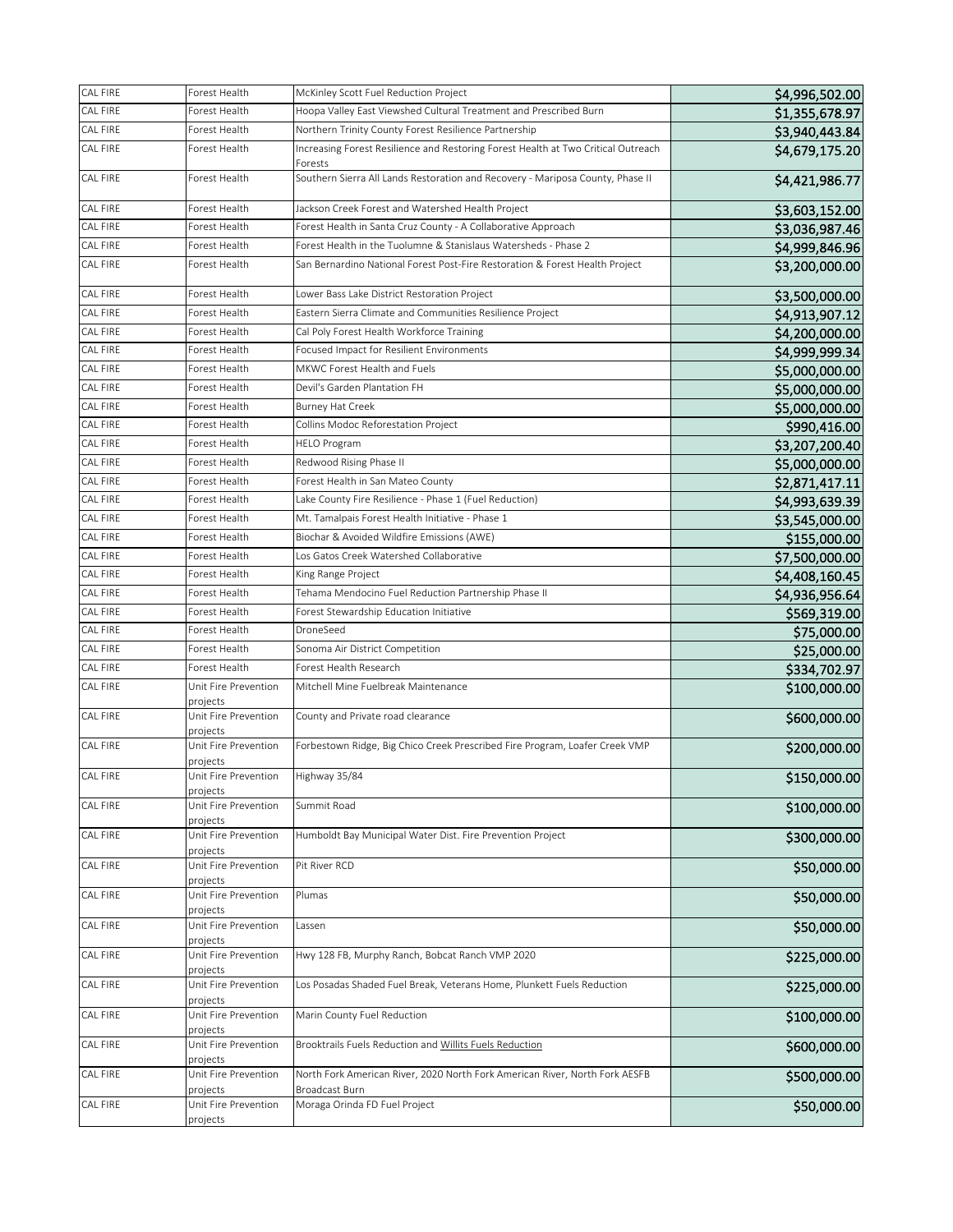| CAL FIRE | Unit Fire Prevention<br>projects                                   | Skyline Blvd Evacuation Route                                                                                                                | \$600,000.00     |
|----------|--------------------------------------------------------------------|----------------------------------------------------------------------------------------------------------------------------------------------|------------------|
| CAL FIRE | Unit Fire Prevention<br>projects                                   | West Redding Emergency SFB, China Gulch Emergency SFB                                                                                        | \$100,000.00     |
| CAL FIRE | Unit Fire Prevention<br>projects                                   | Siskiyou 89                                                                                                                                  | \$500,000.00     |
| CAL FIRE | Unit Fire Prevention<br>projects                                   | Elk Creek Fuel Break                                                                                                                         | \$200,000.00     |
| CAL FIRE | Unit Fire Prevention<br>projects                                   | Piney Fuel Break                                                                                                                             | \$300,000.00     |
| CAL FIRE | Unit Fire Prevention<br>projects                                   | Sawmill Fuel Reduction Project                                                                                                               | \$349,800.00     |
| CAL FIRE | Unit Fire Prevention<br>projects                                   | Palo Corona Fire Roads                                                                                                                       | \$350,000.00     |
| CAL FIRE | Unit Fire Prevention<br>projects                                   | Cressman Fuel Break                                                                                                                          | \$457,200.00     |
| CAL FIRE | Unit Fire Prevention<br>projects                                   | Tecuya Ridge Fuel Break                                                                                                                      | \$351,000.00     |
| CAL FIRE | Unit Fire Prevention<br>projects                                   | *Santa Clarita System*<br>*Malibu System*                                                                                                    | \$333,900.00     |
| CAL FIRE | Unit Fire Prevention<br>projects                                   | Tonner Canyon South VMP                                                                                                                      | \$382,500.00     |
| CAL FIRE | Unit Fire Prevention<br>projects                                   | MMU Fuel Break Renovation                                                                                                                    | \$327,600.00     |
| CAL FIRE | Unit Fire Prevention<br>projects                                   | Corte Madera VMP                                                                                                                             | \$325,500.00     |
| CAL FIRE | Unit Fire Prevention                                               | Redhill VMP                                                                                                                                  | \$315,000.00     |
| CAL FIRE | projects<br>Unit Fire Prevention<br>projects                       | Spaulding-Midland VMP                                                                                                                        | \$320,000.00     |
| CAL FIRE | Unit Fire Prevention                                               | Bar M VMP                                                                                                                                    | \$30,000.00      |
| CAL FIRE | projects<br>Unit Fire Prevention                                   | Nacimiento VMP                                                                                                                               | \$400,000.00     |
| CAL FIRE | projects<br>Unit Fire Prevention                                   | Corcoran Fuel Break                                                                                                                          | \$307,500.00     |
| CAL FIRE | projects<br>Unit Fire Prevention                                   | Posey VMP                                                                                                                                    | \$400,000.00     |
| CAL FIRE | projects<br>Unit Fire Prevention                                   | Ventura River Water Shed Arundo Removal                                                                                                      | \$350,000.00     |
| CAL FIRE | projects<br>Research                                               | UC Berkely                                                                                                                                   | \$1,500,000.00   |
| CAL FIRE | Research                                                           | Grants                                                                                                                                       | \$1,000,000.00   |
| CAL FIRE | Research                                                           | Fire Effects                                                                                                                                 | \$500,000.00     |
| CAL FIRE | Hand Crews                                                         | CNG                                                                                                                                          | \$15,000,000.00  |
| CAL FIRE | Forest Legacy                                                      | Pacific Union College                                                                                                                        | \$2,500,000.00   |
| CAL FIRE | Forest Legacy                                                      | Shackleford Forest Conservation Easement                                                                                                     | \$1,220,715.00   |
| CAL FIRE | Forest Legacy                                                      | Silva Ranch Conservation Easement                                                                                                            | \$1,060,000.00   |
| CAL FIRE | Forest Legacy                                                      | Lewis Ranch                                                                                                                                  | \$1,219,285.00   |
| CAL FIRE | Forest Improvement<br>Program                                      | Private Landowners under contract with CFIP                                                                                                  | \$1,250,320.00   |
| CAL FIRE | Forest Improvement<br>Program                                      | California Association of Resource Conservation Districts, Post-Fire Restoration<br>Planning Through Resource Conservation Districts         | \$1,750,000.00   |
| CAL FIRE | Forest Improvement<br>Program                                      | The Highway 168 Fire Safe Council, The Ridge Recovery Project                                                                                | \$4,999,680.00   |
| CAL FIRE | Fire Prevention                                                    | Grants                                                                                                                                       | \$123,000,000.00 |
| CAL FIRE | Fire Prevention                                                    | Home Hardening                                                                                                                               | \$3,000,000.00   |
| CAL FIRE | Fire Prevention                                                    | Defensible Space Inspectors                                                                                                                  | \$2,000,000.00   |
| SMMC     | Barbareno-Ventureno<br>Band of Chumash                             | <b>Tribal Monitoring</b>                                                                                                                     | \$50,000.00      |
| SMMC     | California                                                         | Vegetation management including fuel reduction and non native vegetation                                                                     | \$500,000.00     |
| SMMC     | Conservation Corps<br>California Emergency<br>Mobile Patrol (CEMP) | management in high propensity fire zones<br>Community patrol, expanded capacity high propensity fire areas in Santa Monica<br>Mts/City of LA | \$50,000.00      |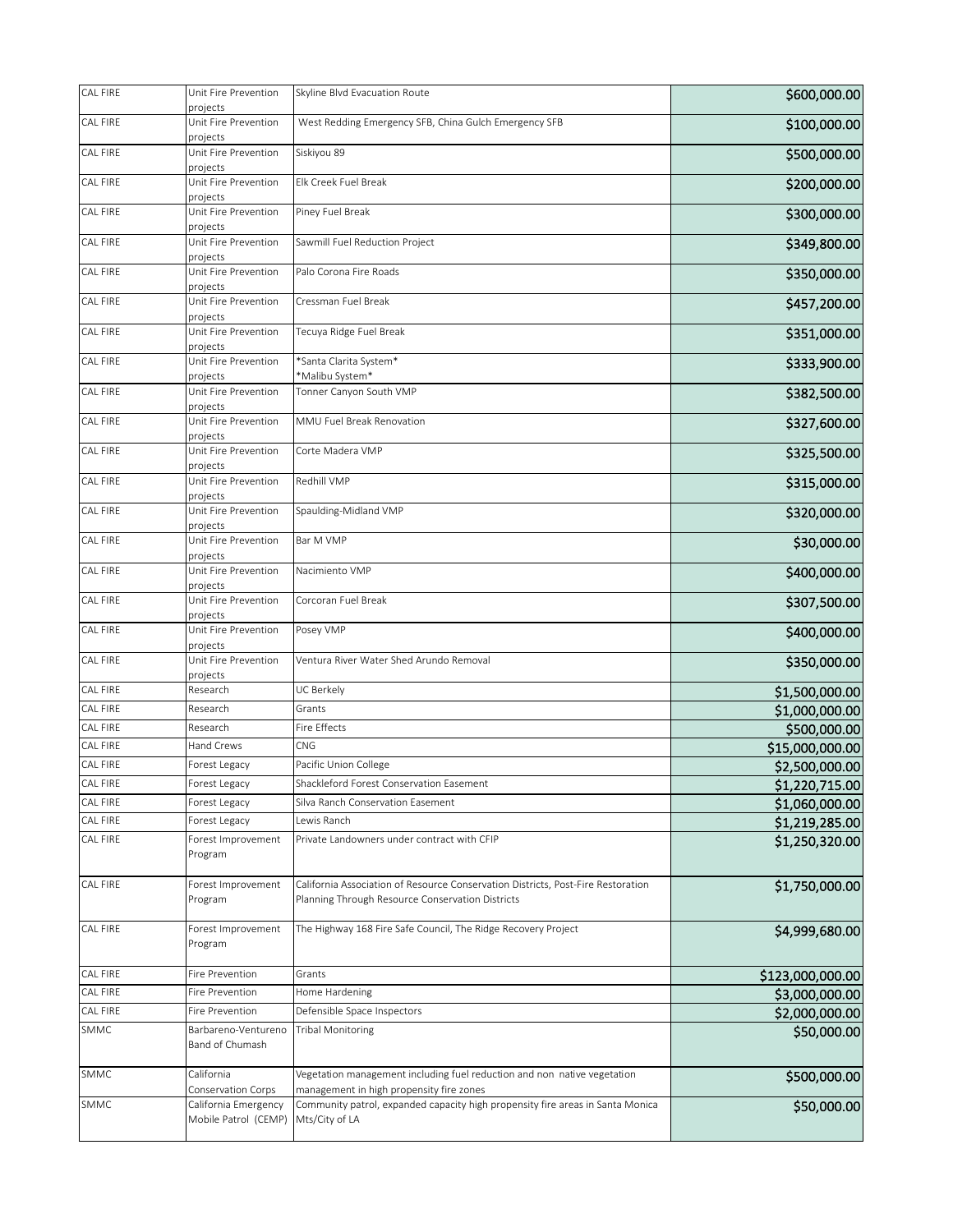| SMMC                 | City of Agoura Hills                                  | Joint Emergency Operations Center Improvements                                                                                                                          | \$360,000.00    |
|----------------------|-------------------------------------------------------|-------------------------------------------------------------------------------------------------------------------------------------------------------------------------|-----------------|
| SMMC                 | City of Calabasas                                     | Joint Emergency Operations Center Improvements                                                                                                                          | \$450,000.00    |
| SMMC                 | City of Hidden Hill                                   | Undergrounding Power Poles                                                                                                                                              | \$250,000.00    |
| SMMC                 | City of Malibu                                        | Hazard tree removal and Community Chipper Day                                                                                                                           | \$320,000.00    |
| SMMC                 | City of Westlake<br>Village                           | Fuel modification, upgraded communications equipment, Emergency Operations<br>Center upgrades.                                                                          | \$170,000.00    |
| SMMC                 | Community Nature<br>Connection                        | Workforce Development, public information and outreach                                                                                                                  | \$250,000.00    |
| SMMC                 | Conejo Open Space<br>Conservation Agency              | Vegetation management including fuel reduction and non native vegetation<br>management - Arundo removal in the Arroyo Conejo                                            | \$130,000.00    |
| SMMC                 | Park District                                         | Conejo Recreation and Equipment - water Tender                                                                                                                          | \$110,000.00    |
| SMMC                 | Corral Canyon Fire<br>Safety Alliance                 | Fire Station                                                                                                                                                            | \$230,000.00    |
| SMMC                 | Fernandeño Tataviam<br>Band of Mission<br>Indians     | <b>Tribal Monitoring</b>                                                                                                                                                | \$50,000.00     |
| SMMC                 | Friends of Arson<br>Watch Disaster<br>Services        | Communications system improvements for fire watch patrol, esp Topanga Cyn.                                                                                              | \$30,000.00     |
| SMMC                 | Los Angeles<br><b>Conservation Corps</b>              | Vegetation management including fuel reduction and non native vegetation<br>management in high propensity fire zones                                                    | \$250,000.00    |
| SMMC                 | Mountains Recreation<br>and Conservation<br>Authority | Fire patrol, prevention and suppression, public information, implementation of<br>virtual systems                                                                       | \$3,350,000.00  |
| SMMC                 | Inspection and<br>Monitoring                          | Staff and equipment for detection of conditions that<br>could compromise, inhibit, or interfere with the resource value of land due to fire.                            | \$310,000.00    |
| SMMC                 | <b>Structure Hardening</b>                            | Structure hardening for faciltiies at 5 parks in Conservancy Zone                                                                                                       | \$1,250,000.00  |
| SMMC                 | Vegetation<br>Management                              | Vegetation management including fuel reduction and non native vegetation<br>management - both sides of 4 miles of 101 Corridor incl.oak planting for ember<br>screening | \$1,900,000.00  |
| SMMC                 | Workforce<br>Development                              | 10 person trainee crew of fire fighters                                                                                                                                 | \$1,330,000.00  |
| SMMC                 | Rancho Simi<br>Recreation and Park<br>District        | Vegetation management including fuel reduction and non native vegetation<br>management - Medea Creek                                                                    | \$400,000.00    |
| SMMC                 | TreePeople Land Trust                                 | Vegetation management including fuel reduction and non native vegetation<br>management on Land Trust properties.                                                        | \$30,000.00     |
| Parks and Recreation | Natural Resources                                     | Fuels Reduction Plumas East Boundary,<br>Plumas-Eureka State Park                                                                                                       | \$200,000.00    |
| Parks and Recreation | Natural Resources                                     | Plumas Ski Bowl<br>Fire Safe Project                                                                                                                                    | \$411,000.00    |
| Parks and Recreation | Natural Resources                                     | South Grove Natural Preserve,<br>Wildfire and Forest Resilience Project, Calaveras Big Trees State Park                                                                 | \$1,700,000.00  |
| Parks and Recreation | Natural Resources                                     | Columbia State Historic Park<br>Wildfire and Forest Resilience Project                                                                                                  | \$590,000.00    |
| Parks and Recreation | Natural Resources                                     | Fox Camp Prairie Restoration,<br>Humboldt Redwoods State Park                                                                                                           | \$287,000.00    |
| Parks and Recreation | Natural Resources                                     | Forest Fuel Hazard Reduction,<br>Salt Point State Park                                                                                                                  | \$177,000.00    |
| Parks and Recreation | Natural Resources                                     | Upper Willow Creek Roadside Fuel Reduction, Sonoma Coast State Park                                                                                                     | \$211,000.00    |
| Parks and Recreation | Natural Resources                                     | Fort Ross State Historic Park Roadside Fuel Reduction                                                                                                                   | \$532,000.00    |
| Parks and Recreation | Natural Resources                                     | Root Creek Foest and Fuels Management and Public Safety Improvement, Castle<br>Crags State Park                                                                         | \$263,000.00    |
| Parks and Recreation | Natural Resources                                     | Early Detection Rapid Response for Gold Spotted Oak Borer, Inland Empire District                                                                                       | \$29,000.00     |
| Parks and Recreation | Natural Resources                                     | Equipment Purchases \$5.8M, Contracted Work \$3M and Program Costs \$1.8M                                                                                               | \$10,600,000.00 |
| Tahoe Conservancy    | Stewardship of state-<br>owned land                   | North Shore Urgent Need                                                                                                                                                 | \$155,000.00    |
| Tahoe Conservancy    | Stewardship of state-<br>owned land                   | South Shore Urgent Need                                                                                                                                                 | \$110,000.00    |
| Tahoe Conservancy    | Stewardship of state-                                 | West Shore Urgent Need                                                                                                                                                  | \$110,000.00    |